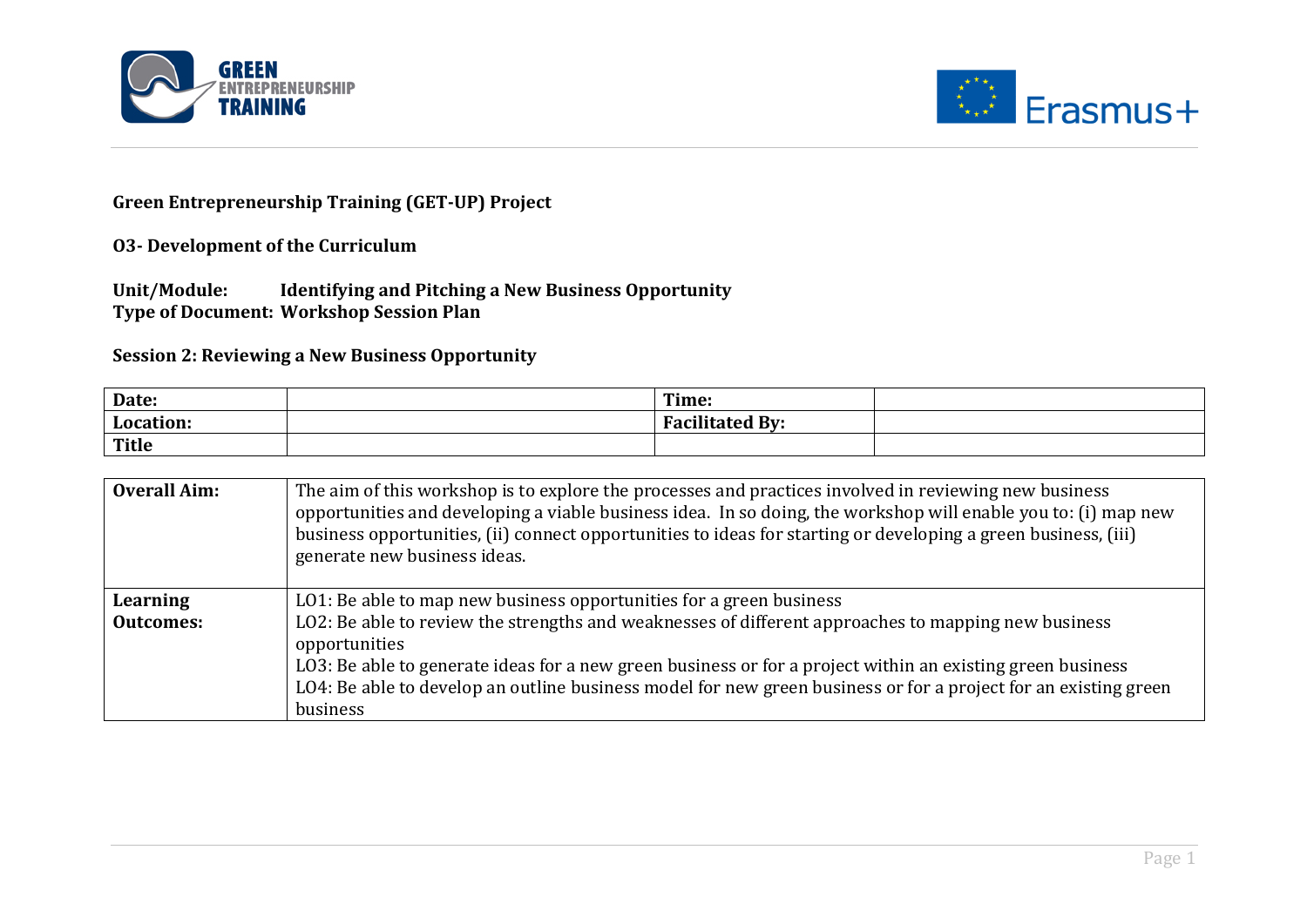



| <b>Time</b> | <b>Learning</b><br><b>Outcome</b> | Input                                                                                                                                                                                                                                                                     | <b>Slides</b> | <b>Learning and Assessment</b><br><b>Activities</b>                                                                                                                                                                                                                           |
|-------------|-----------------------------------|---------------------------------------------------------------------------------------------------------------------------------------------------------------------------------------------------------------------------------------------------------------------------|---------------|-------------------------------------------------------------------------------------------------------------------------------------------------------------------------------------------------------------------------------------------------------------------------------|
| 09.30-09.45 |                                   | <b>Review and preview</b><br>Introduce the session, the workshop theme, the<br>agenda and discuss expectations<br>Through the ice-breaker, reflect on understanding<br>of what is an opportunity and what is the difference<br>between an opportunity and a business idea |               | Introduction from the<br>participants<br>Ice-breaker $\Rightarrow$ Participants to<br>identify three things that they<br>took away from the last<br>workshop. These should be<br>written on Post-It notes so they<br>can be grouped and key themes<br>explored with the group |
|             |                                   |                                                                                                                                                                                                                                                                           |               |                                                                                                                                                                                                                                                                               |
| 09.45-10.00 | L <sub>01</sub>                   | <b>Reflection on your homework</b><br>Review what the participants learnt about the<br>opportunity they identified and researched<br>Reflect on the usefulness of megatrends as a way of<br>identifying new business opportunities                                        |               | Mind map the key outcomes<br>from the group discussion onto<br>flipchart                                                                                                                                                                                                      |
|             |                                   |                                                                                                                                                                                                                                                                           |               |                                                                                                                                                                                                                                                                               |
| 10.00-10.50 | L <sub>01</sub>                   | <b>Mapping and reviewing opportunities</b><br>Outline different tools which can be used to map<br>and review new business opportunities<br>Introduce the IXL Centre mapping framework and                                                                                 |               | Complete Activity $1 \Rightarrow \text{In}$<br>groups, participants to identify<br>the opportunities for<br>development of a business                                                                                                                                         |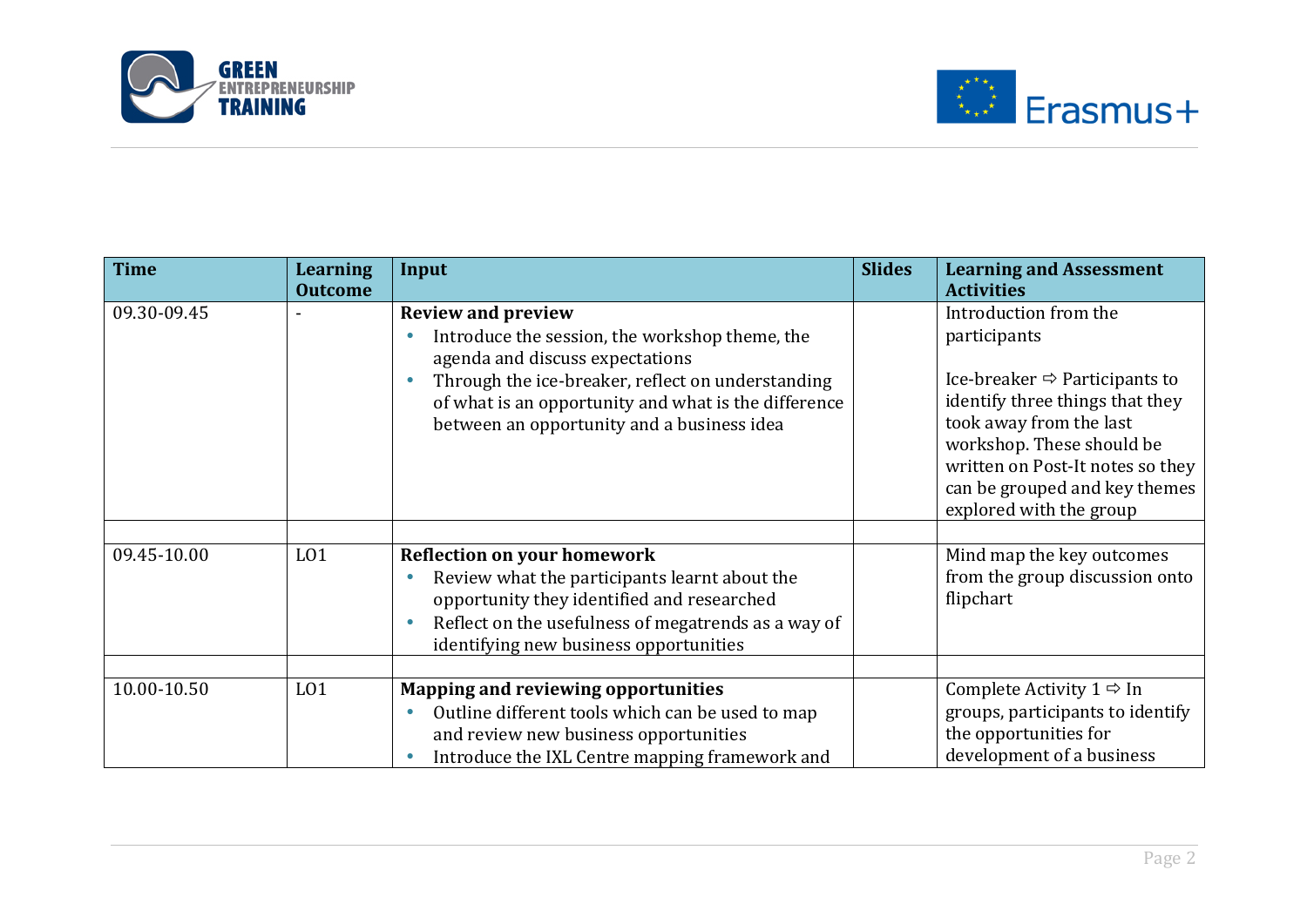



|             |                                         | review how it can be used to identify potential<br>markets, potential customer segment and the<br>experiences and needs of customers<br>Introduce the flooding and new business<br>opportunity case study<br>Review feedback from the group activity and use<br>the feedback to unpack the implications for moving<br>from opportunity to idea and action in starting and<br>developing a green business                                                                                                                                                                  | related to the flooding case<br>study. When the opportunities<br>have been identified and<br>reviewed using the IXL Centre<br>framework, facilitate group<br>feedback on advantages and<br>disadvantages of the IXL Centre<br>framework                                                                                                                  |
|-------------|-----------------------------------------|---------------------------------------------------------------------------------------------------------------------------------------------------------------------------------------------------------------------------------------------------------------------------------------------------------------------------------------------------------------------------------------------------------------------------------------------------------------------------------------------------------------------------------------------------------------------------|----------------------------------------------------------------------------------------------------------------------------------------------------------------------------------------------------------------------------------------------------------------------------------------------------------------------------------------------------------|
|             |                                         |                                                                                                                                                                                                                                                                                                                                                                                                                                                                                                                                                                           |                                                                                                                                                                                                                                                                                                                                                          |
| 10.50-11.00 |                                         | <b>Tea and coffee</b>                                                                                                                                                                                                                                                                                                                                                                                                                                                                                                                                                     |                                                                                                                                                                                                                                                                                                                                                          |
| 11.00-11.30 | LO <sub>2</sub> and<br>L <sub>0</sub> 3 | <b>Generating ideas</b><br>Review definitions of idea generation<br>Unpack the relationship between opportunity<br>$\bullet$<br>recognition and idea generation<br>Reflect on where ideas come from and the key<br>influences on the ability to generate new ideas<br>Review experiences with Part 1 of the Coathanger<br>exercise to identify the source of ideas and the<br>importance of brainstorming ideas before<br>reviewing viability<br>Reflect on the outcomes from Part 2 to discuss the<br>criteria which can be used to assess the viability of<br>new ideas | Complete Activity 2 $\Rightarrow$<br>Introduce the Coathanger<br>exercise. Introduce Part 1 and<br>review the ideas to emerge<br>upon completion. Then<br>introduce Part 2. Facilitate<br>group presentations and<br>provide a prize for the best<br>presentation. Use the prize to<br>reflect on what makes a viable<br>idea and effective presentation |
| 11.30-12.20 | LO3 and<br>L <sub>04</sub>              | Developing the idea<br>Introduce the concept of making meaning and using<br>$\bullet$                                                                                                                                                                                                                                                                                                                                                                                                                                                                                     | Complete Activity 3 $\Rightarrow$<br>Participants to develop an                                                                                                                                                                                                                                                                                          |